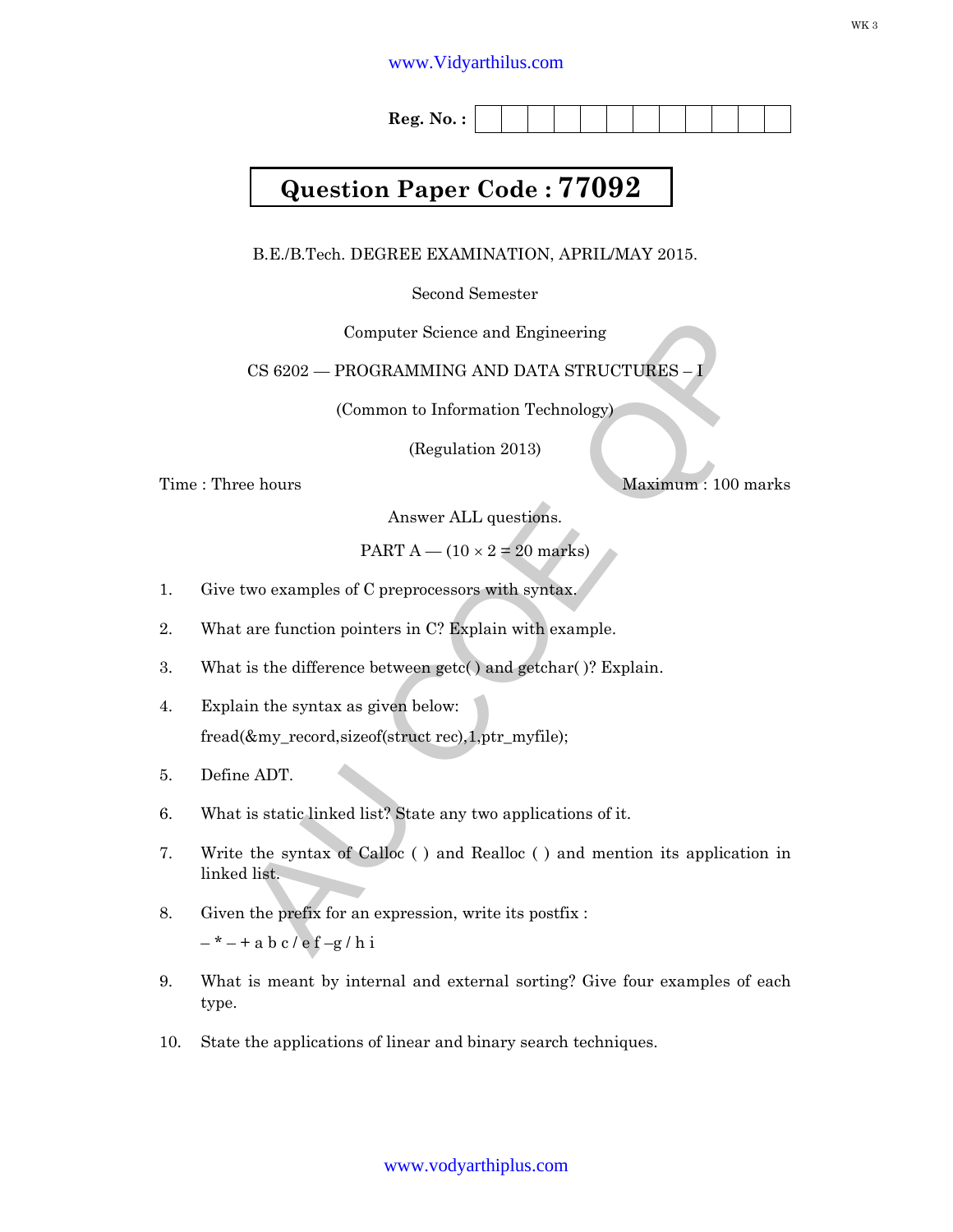PART  $B - (5 \times 16 = 80$  marks)

11. (a) (i) Write a function that returns a pointer to the maximum value of an array of double's. If the array is empty, return NULL.

double  $*$  maximum(double  $*$  a, int size); (8)

(ii) Write a C program to find all the roots of a quadratic equation. (8)

Or

- (b) (i) Write a C Program using function to check if the given input number is palindrome or not. (8)
	- (ii) Explain the C preprocessor operators, each with a neat example that is used to create macros. (8)
- 12. (a) (i) Write a C program that uses functions to perform the following operations using structure :
	- (1) Reading a complex number
	- (2) Writing a complex number
	- (3) Addition of two complex numbers
	- (4) Multiplication of two complex numbers (12)
	- (ii) State the advantages and disadvantages of structures and unions in C programming. (4)

Or

- (b) (i) Perform the following to manipulate file handling using C.
	- (1) Define an input file handle called *input\_file*, which is a pointer to a type FILE.
	- (2) Using *input\_file*, open the file *results.dat* for read mode.
- Figure is paintaine or not.<br>
(ii) Explain the C preprocessor operators, each with a neat example<br>
that is used to create macros.<br>
(3)<br>
Write a C program that uses functions to perform the following<br>
operations using struc (3) Write C statements which tests to see if *input\_file* has opened the data file successfully. If not, print an error message and exit the program.
	- (4) Write C code which will read a line of characters (terminated by a \n) from *input\_file* into a character array called buffer. NULL terminate the buffer upon reading a  $\ln$ .
	- (5) Close the file associated with *input\_file*. (12)
	- (ii) Using C Programming, display the contents of a file on screen. (4)
- 13. (a) Write a C Program to perform addition, subtraction and multiplication operations on polynomial using linked list. (16)

Or

(b) Write C Code for Circular link list with create, insert, delete, display operations using structure pointer. (16)

2 **77092**